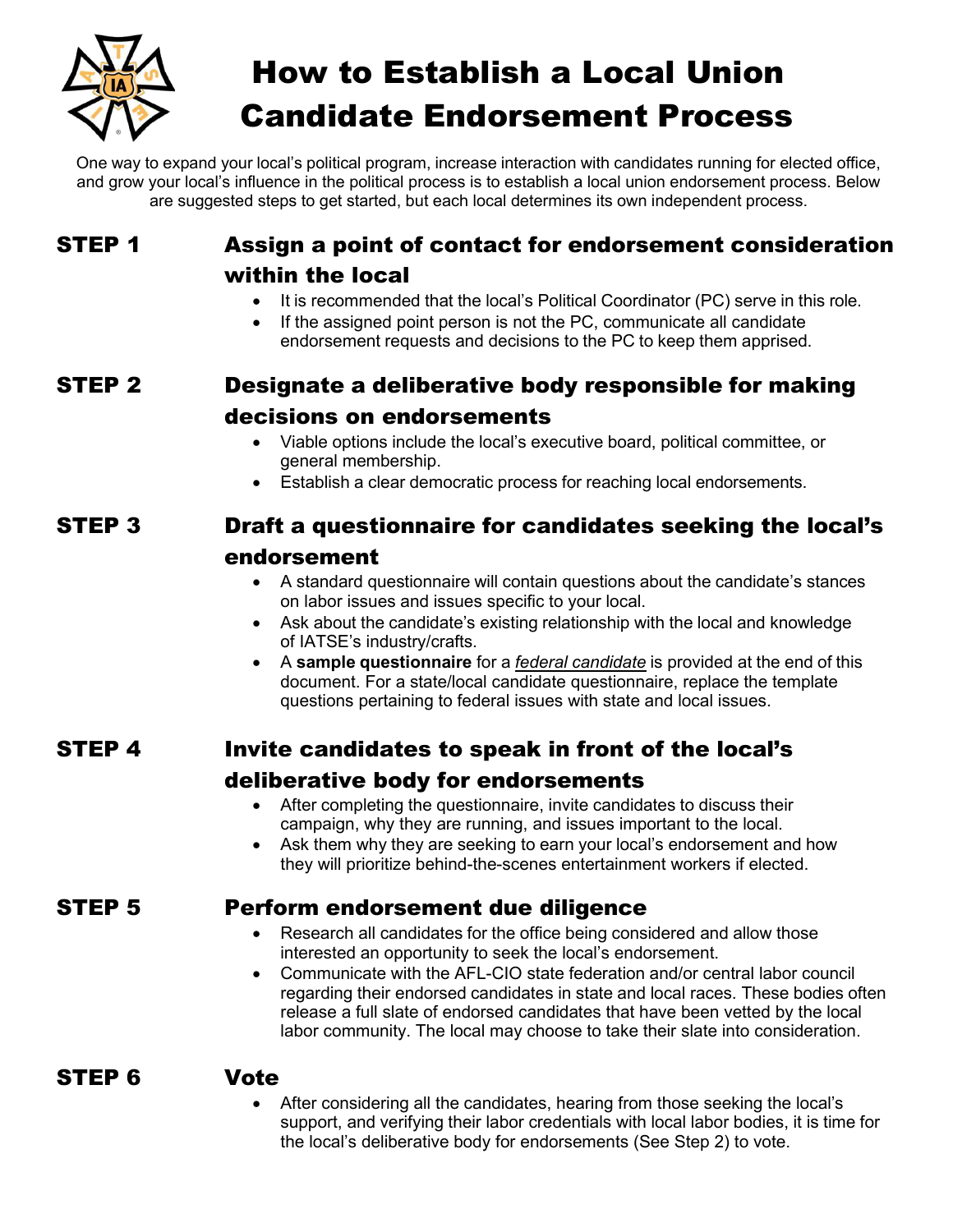### STEP 7 If local votes to endorse a candidate:

- Notify the IATSE Political/Legislative Department
	- o Visit the *[IATSE Political Endorsement Tracker](https://nam11.safelinks.protection.outlook.com/?url=https%3A%2F%2Fiatse.net%2Fpolitical-legislative%2Fendorsement-tracker%2F&data=04%7C01%7Cjrees%40iatse.net%7Cab0ef881b9ef494d94bc08da0e97fb6a%7C2df90b63cf6e467b8dd663f975519878%7C0%7C0%7C637838343168969516%7CUnknown%7CTWFpbGZsb3d8eyJWIjoiMC4wLjAwMDAiLCJQIjoiV2luMzIiLCJBTiI6Ik1haWwiLCJXVCI6Mn0%3D%7C3000&sdata=F19iJNS6E858kyiNjHcPNLWInpEDHx6N6CspyXHEUfo%3D&reserved=0)* and submit the online form. This is key to ensuring the International's political program is effective and reflects the interests of its members.
- Collaborate with the campaign on a mutual rollout of the endorsement
	- o Endorsement rollout can take the form of a press statement, a post on the local's social media platforms, a joint appearance, or something similar.
	- o Communication of the endorsement is for the local to determine, but an important element of the process.

### STEP 8 Remain in contact with elected officials the local has endorsed

• Hold elected officials accountable to the pledges and commitments they made to earn the local's endorsement.



**IATSE Local [Number] Federal Candidate Endorsement Questionnaire**



| Campaign name: <u>contract and contract and contract and contract and contract and contract and contract and contract and contract and contract and contract and contract and contract and contract and contract and contract an</u>                                        |                                 |  |  |
|-----------------------------------------------------------------------------------------------------------------------------------------------------------------------------------------------------------------------------------------------------------------------------|---------------------------------|--|--|
| Campaign Point of Contact (Name, Title): \\concontant \\contant \\contant \\contant \\contant \\contant \\conta                                                                                                                                                             |                                 |  |  |
|                                                                                                                                                                                                                                                                             |                                 |  |  |
|                                                                                                                                                                                                                                                                             |                                 |  |  |
|                                                                                                                                                                                                                                                                             |                                 |  |  |
| ,我们也不能在这里的时候,我们也不能在这里的时候,我们也不能会在这里的时候,我们也不能会在这里的时候,我们也不能会在这里的时候,我们也不能会在这里的时候,我们也<br>With my signature, I attest that I have completed this questionnaire honestly and request consideration for endorsement by<br>IATSE Local [Number] for the elected office listed above. |                                 |  |  |
|                                                                                                                                                                                                                                                                             | Date: _________________________ |  |  |

#### **Candidate Background**

1) Please share your bio and professional background. Why are you running for the elected office listed above?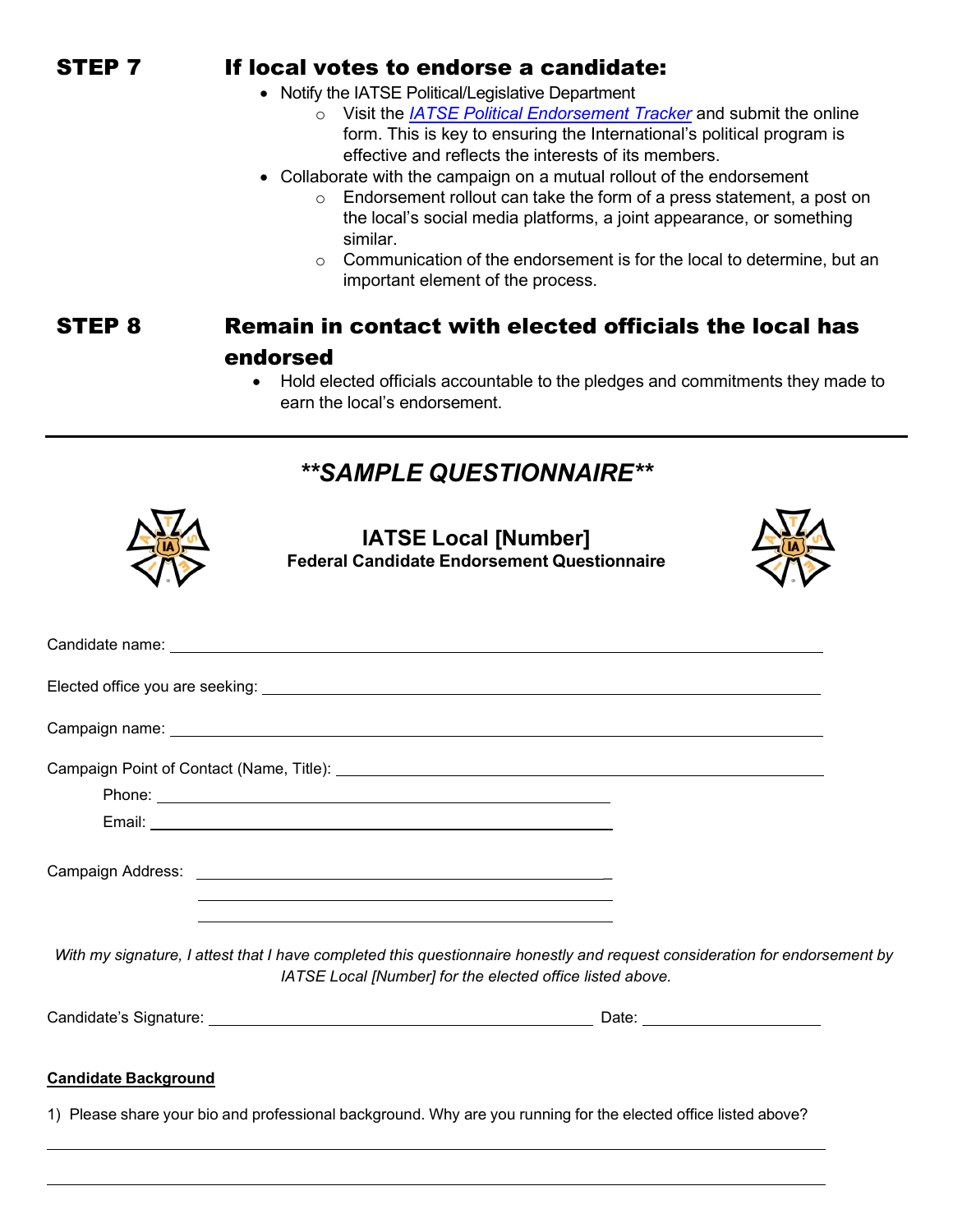3) Do you have a personal or professional history with IATSE Local [NUMBER], or the IATSE more broadly? How have you previously supported behind-the-scenes entertainment workers and our industry?

4) Please list the organizations–unions, labor bodies, community groups, issue groups, etc.–that have endorsed you:

#### **Union Labor Campaign Pledge**

IATSE members are employed by staging, lighting, and sound companies, media production companies, and venues utilized by campaigns for rallies and events.

This pledge is to ensure the workers at your campaign events and on your media productions will receive health care and retirement contributions, and the area standard wages.

Should your campaign hire outside vendors to produce political commercials and/or large staged events – crafts within the jurisdiction of the IATSE – we ask that you commit to using labor under a union contract.

| $\Box$ Yes                       |  |  |
|----------------------------------|--|--|
| $\Box$ No                        |  |  |
| Please expand, as needed: ______ |  |  |
|                                  |  |  |

#### **IATSE Federal Priorities**

#### 1) Protect the right to organize, expand collective bargaining rights, and eliminate so called "Right-to-work" laws.

Labor unions are under assault, with policies across the country undermining workers' collective bargaining rights and stripping union workers of the wages, benefits, and retirement security they deserve. The PRO Act (H.R. 842 / S. 420) would strengthen the federal laws that protect workers' right to organize a union and bargain for higher wages and better benefits. **If elected would you:**

**Support the PRO Act** 

**Oppose the PRO Act**

| Please expand, as needed: |  |
|---------------------------|--|
|---------------------------|--|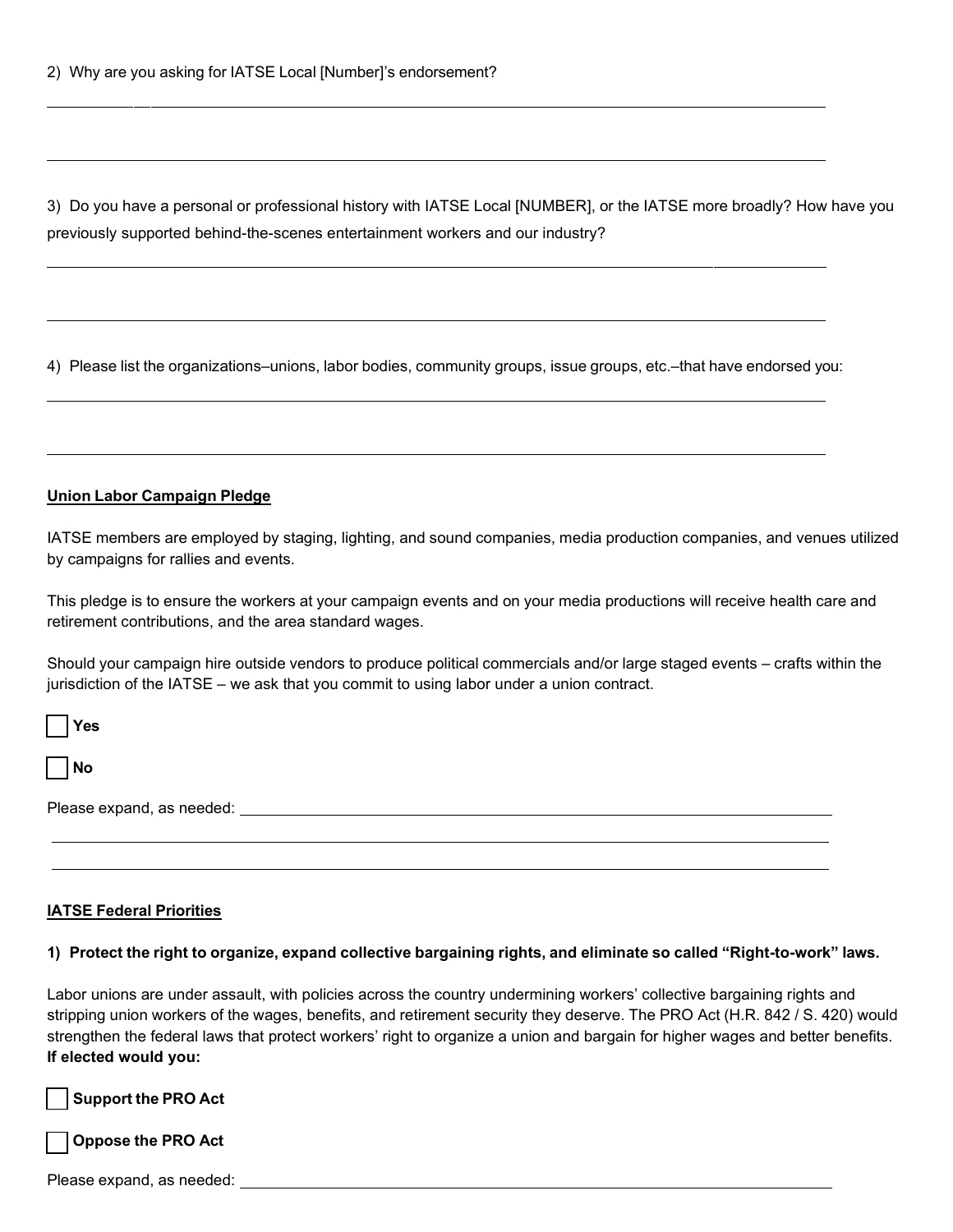#### **2) Advance equity, diversity, and inclusion in the arts and entertainment industry.**

Equal rights are the cornerstone of the labor movement. IATSE is committed to equality of opportunity, eliminating all forms of discrimination, and upending systemic racism in the arts and entertainment industry. **If elected, would you pursue smart policy solutions aimed at creating diverse talent pipelines, incentivizing diversity in hiring, and supporting collective bargaining:**

| Yes                                                                                                                                                                                                                                  |
|--------------------------------------------------------------------------------------------------------------------------------------------------------------------------------------------------------------------------------------|
| <b>No</b>                                                                                                                                                                                                                            |
| Please expand, as needed: <b>container and the expanding of the set of the set of the set of the set of the set of the set of the set of the set of the set of the set of the set of the set of the set of the set of the set of</b> |
|                                                                                                                                                                                                                                      |
|                                                                                                                                                                                                                                      |
| If elected, would you:                                                                                                                                                                                                               |
| Support the Equality Act (H.R. 5 / S. 393)                                                                                                                                                                                           |
| $\vert$   Oppose the Equality Act (H.R. 5 / S. 393)                                                                                                                                                                                  |
|                                                                                                                                                                                                                                      |
|                                                                                                                                                                                                                                      |
|                                                                                                                                                                                                                                      |

#### **3) Restore tax fairness for union creative professionals**

The 2018 Tax Cuts and Jobs Act eliminated Unreimbursed Employee Expenses as a tax deduction. W-2 workers lost the ability to deduct expenses such as our equipment, travel for work, and even union dues. This meant a significant industrywide tax increase for working class, union creative professionals. The Performing Artist Tax Parity Act would reverse this harmful tax hike by updating the Qualified Performing Artist tax deduction. **If elected would you:**

### **Support the Performing Artist Tax Parity Act**

#### **Oppose the Performing Artist Tax Parity Act**

Please expand, as needed:

#### **4) Increase federal funding for the arts**

As the union behind entertainment, we know that funding for the arts directly impacts job growth and work for our skilled craftspeople. Federal arts agencies – like the National Endowment for the Arts (NEA) – support working families, bolster local economies, and ensure all Americans have access to the arts and entertainment.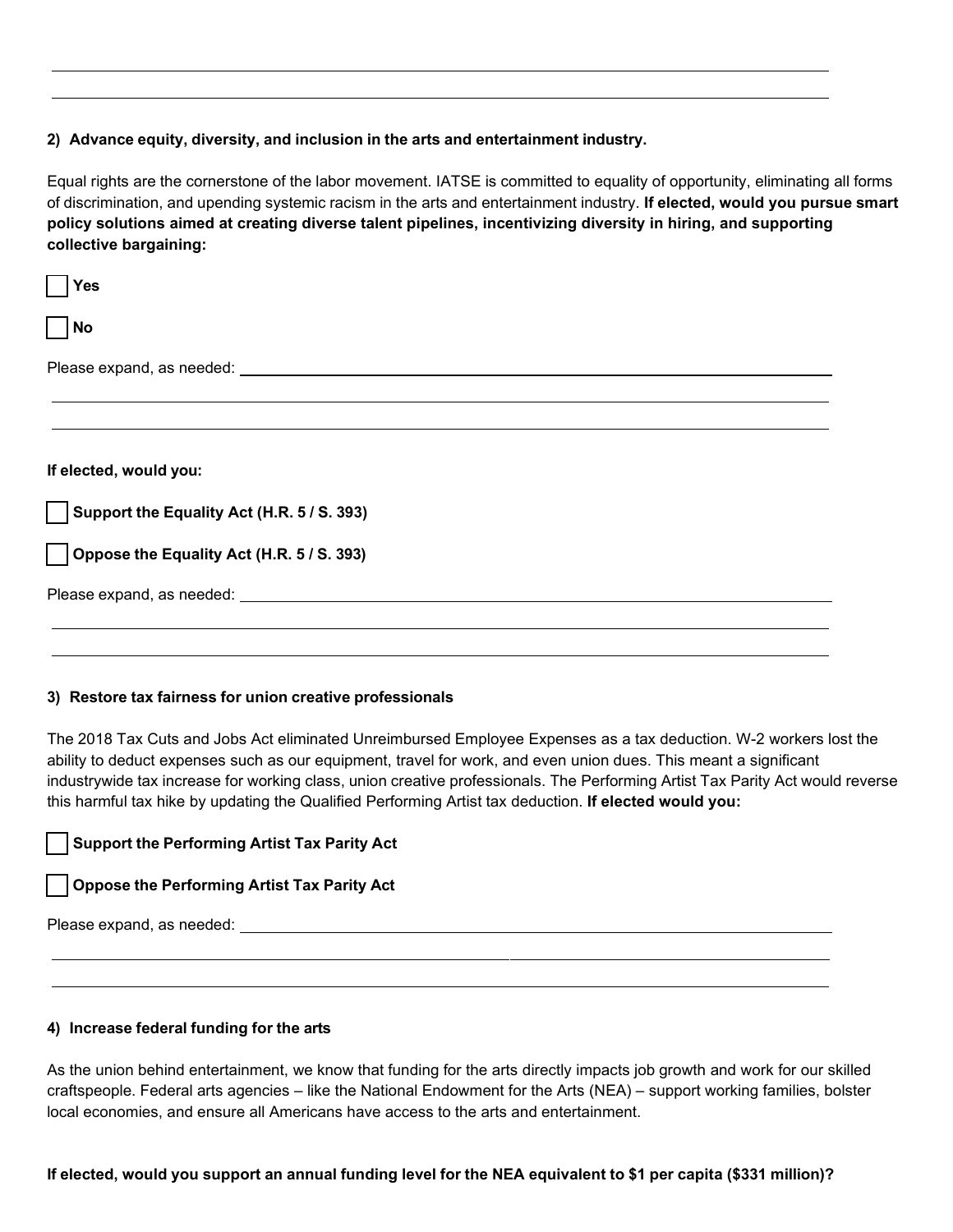| <b>Yes</b> |  |  |
|------------|--|--|
| $\Box$ No  |  |  |
|            |  |  |
|            |  |  |

#### **5) Safeguarding our hard-won health care benefits and realizing a health care system that is affordable and accessible to all**

We must make quality health care a basic right in the United States. Our longstanding goal for achieving this is to move expeditiously toward a single-payer system that provides universal coverage, without diminishing the hard-fought benefits union members have won for themselves and all working people.

**If elected, would you support movement toward a single-payer system that provides universal health care coverage, without diminishing the hard-fought benefits union members have won for themselves?**

| $ $ Yes                         |  |  |
|---------------------------------|--|--|
| $\Box$ No                       |  |  |
| Please expand, as needed: _____ |  |  |
|                                 |  |  |

#### **6) Enforce strong copyright laws to protect creative content**

Fighting online piracy and enforcing copyright obligations are critical to our members. While we do not own the copyrights to the works we help create, our livelihoods depend on contractual residuals paid to our health and pension plans when the copyrights for those audiovisual works are licensed to others over the life of a work. The theft of copyrighted works – domestically and internationally – threatens our hard-won health care benefits and retirement security. Outdated and overbroad copyright safe harbor provisions allow stolen or otherwise illegitimate content to proliferate, cutting into the revenues that provide for our health and pension benefits**.** 

**If elected, would you support reforming Section 512 of the Digital Millennium Copyright Act (DMCA) to restore balance between content creators and online platforms and ensure that creative professionals can earn a fair return for their work?**

**Yes** 

**No**

Please expand, as needed:

Is there anything else you would like us to know about you, your candidacy, or your policy priorities not already covered by the questions above?